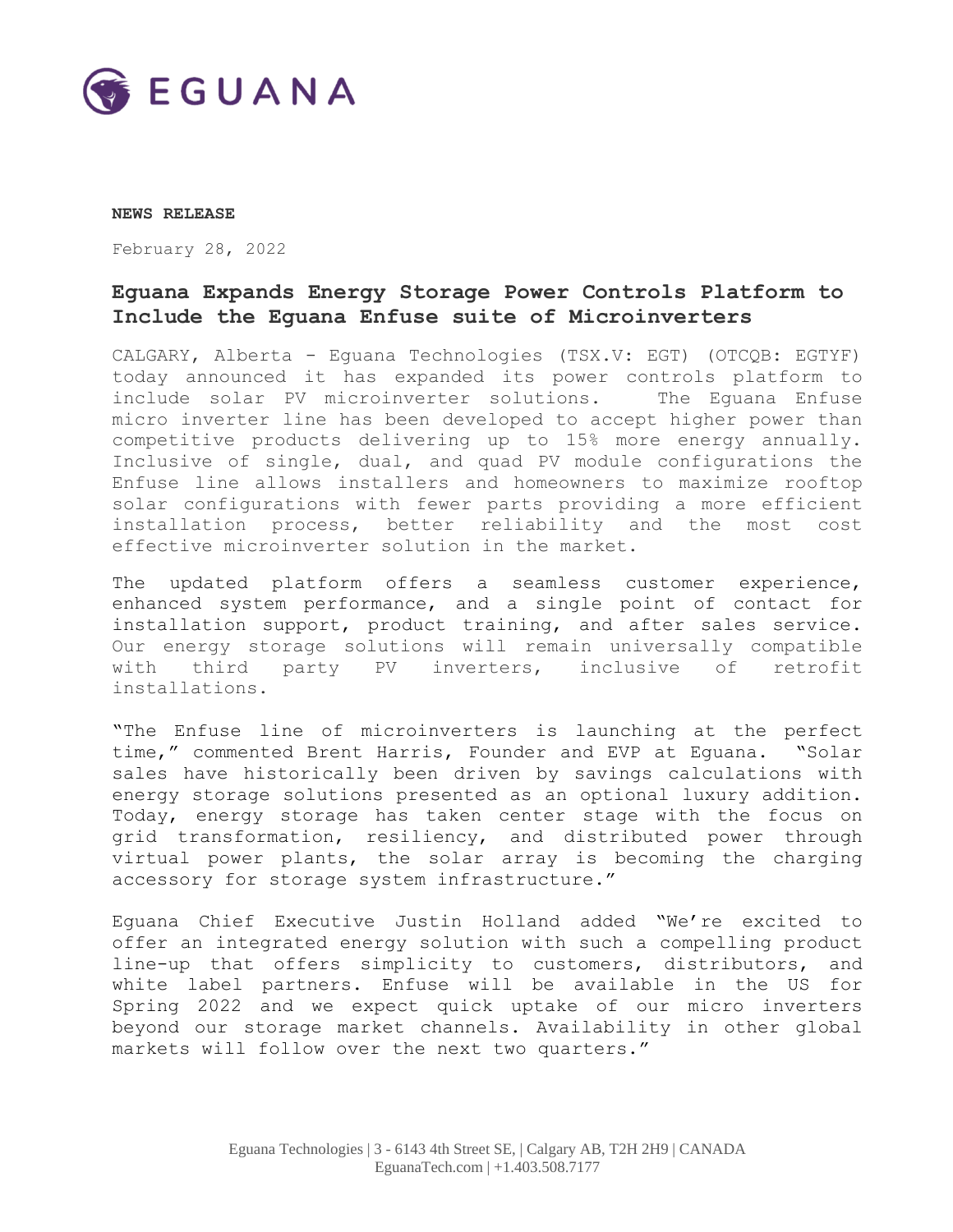

## **Interested parties may contact:**

Eguana Technologies Livio Filice Director of Global Sales [Livio.Filice@EguanaTech.com](mailto:Livio.Filice@EguanaTech.com) +1.905.929.7522

## **About Eguana Technologies Inc.**

Based in Calgary, Alberta Canada, Eguana Technologies (EGT: TSX.V) (OTCQB: EGTYF) designs and manufactures high performance residential and commercial energy storage systems. Eguana has two decades of experience delivering grid edge power electronics for fuel cell, photovoltaic and battery applications, and delivers proven, durable, high quality solutions from its high capacity manufacturing facilities in Europe, Australia and North America.

With thousands of its proprietary energy storage inverters deployed in the European and North American markets, Eguana is one of the leading suppliers of power controls for solar self-consumption, grid services and demand charge applications at the grid edge.

To learn more, visit [www.EguanaTech.com](http://www.eguanatech.com/) or follow us on Twitter [@EguanaTech](https://twitter.com/EguanaTech)

Company Inquiries

Justin Holland CEO, Eguana Technologies Inc. +1.416.728.7635 [Justin.Holland@EguanaTech.com](mailto:Justin.Holland@EguanaTech.com)

#### **Forward Looking Information**

*The reader is advised that some of the information herein may constitute forward-looking statements within the meaning assigned by National Instruments 51-102 and other relevant securities legislation. In*